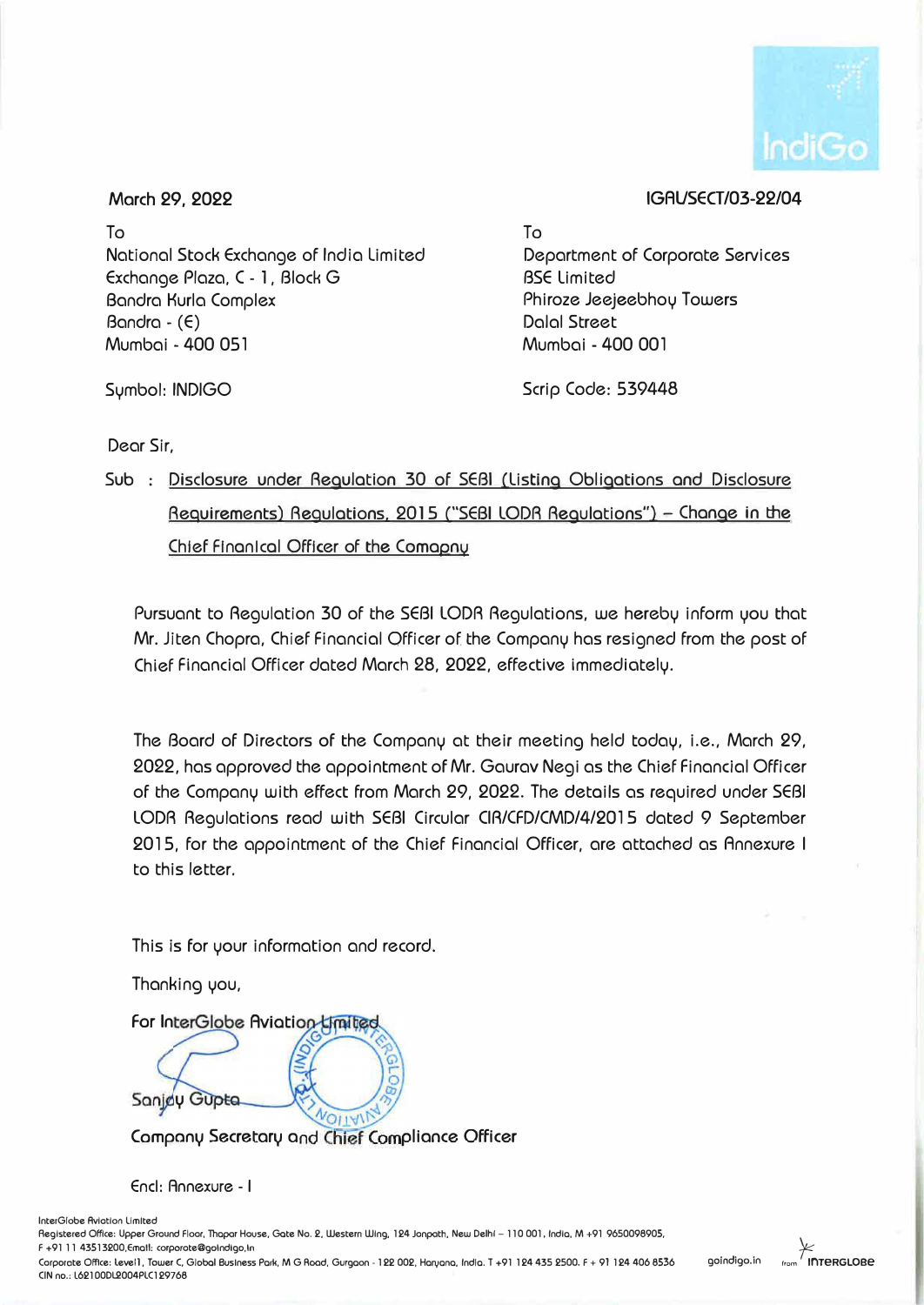Annexure - I

Details under Aegulation 30 of the SE81 LODA Aegulations read with SE81 Circular CIA/CFD/CMD/4/2015 dated September 09, 2015

u.

| S.<br>No. |                      | Particulars                                               |
|-----------|----------------------|-----------------------------------------------------------|
| 1.        | Reason for change:   | Appointment of Mr. Gaurav Negi as the Chief Financial     |
|           |                      | Officer of the Company in place of Mr. Jiten Chopra, who  |
|           |                      | resigned with effect from March 28, 2022                  |
| 2.        | Date of appointment  | March 29, 2022                                            |
|           | Term of appointment  | <b>Not Applicable</b>                                     |
| 3.        | <b>Brief Profile</b> | Mr. Gaurav Negi has more than two decades of diverse      |
|           |                      | exposure in the field of Finance, Corporate Governance    |
|           |                      | and Business Operations. A Chartered Accountant and       |
|           |                      | certified Six Sigma Blackbelt, he has held senior         |
|           |                      | management responsibilities across various industries     |
|           |                      | and worked in multiple countries.                         |
|           |                      | Prior to joining the Company, Mr. Negi spent twenty-two   |
|           |                      | years with General Electric Company, where he was part    |
|           |                      | of their Global Leadership programs in Finance and        |
|           |                      | Executive management. In his last role with GE, Mr. Negi  |
|           |                      | was the CFO for On Shore Wind (segment of GE              |
|           |                      | Renewable Energy headquartered in Paris, France), APAC    |
|           |                      | & Non-Executive Director, GE Transmission & Distribution  |
|           |                      | (GE T&D) India.                                           |
|           |                      | Mr. Negi is a Commerce graduate from Hindu College, Delhi |
|           |                      | University, and a Chartered Accountant from the Institute |
|           |                      | of Chartered Accountants of India.                        |
|           |                      | Mr. Negi joined the Company as Senior Vice President &    |
|           |                      | Head - Gevernance, Risk and Compliance (GRC) on           |